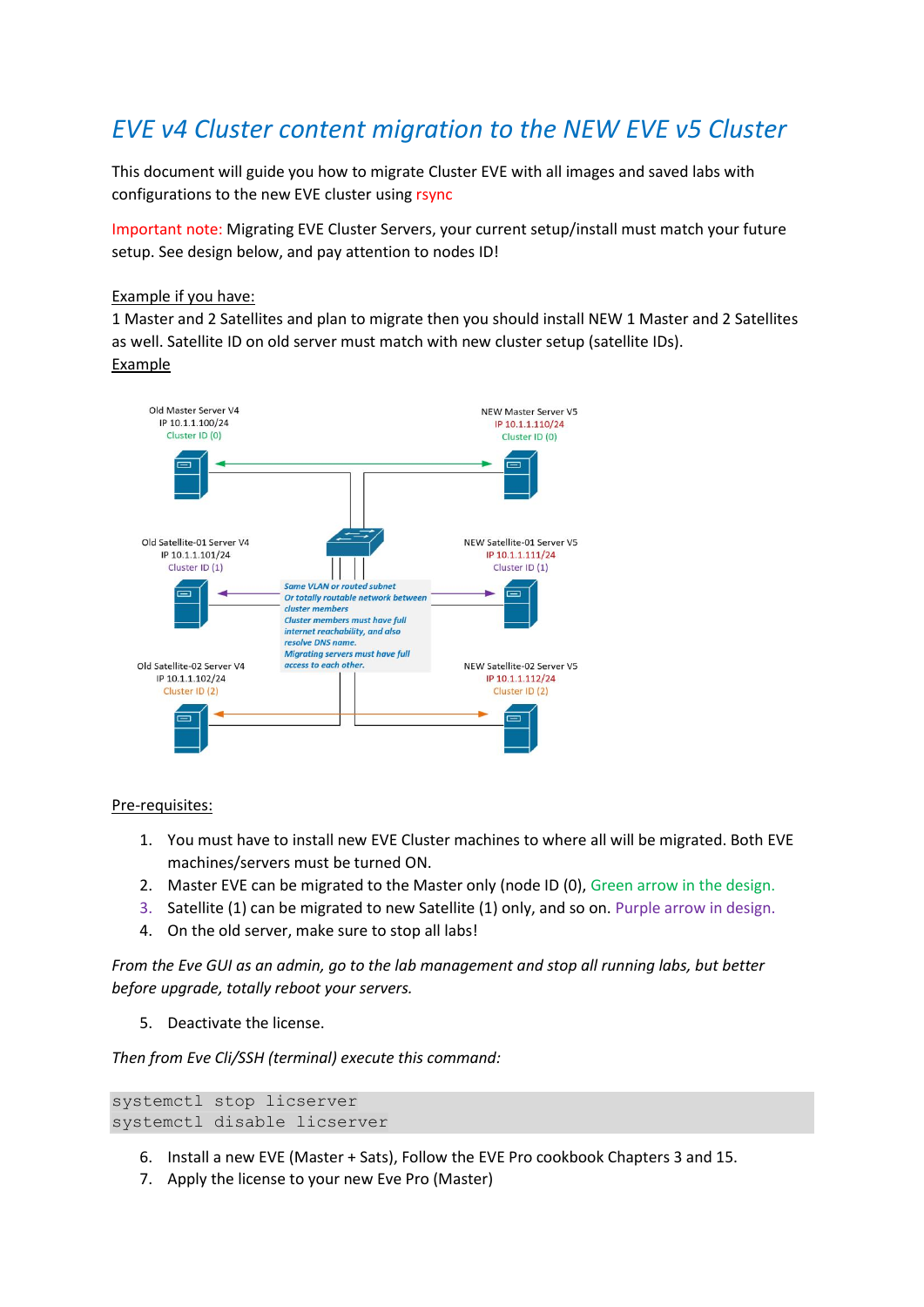8. Then join the new Satellites to the Pro (Master) server, make sure Sat servers matching ID with old EVE cluster servers also.

*Old EVE Master v4.0.x Mgmt IP 10.1.1.100/24 (must be in version 4.0.1-86) New EVE Master v5.0.x Mgmt IP 10.1.1.110/24 (Must be in version 5.0.1-X) Old EVE Sat01 (ID 1) v4.0.x Mgmt IP 10.1.1.101/24 (must be in version 4.0.1-86) New EVE Sat01 v5.0.x Mgmt IP 10.1.1.111/24 (Must be in version 5.0.1-X)*

### Master Server migration

Step1. Make sure you have updated both EVE hosts. Your EVE hosts must be able reach internet and resolve public DNS names.

apt update apt upgrade

#### *Note: EVE-NG Master Old must be on EVE Version 4.0.1-86.*

Step 2. Verify connectivity between EVE Masters. Ping from new EVE Master to source/old EVE Master.

```
root@eve-ng:~# ping 10.1.1.100
PING 10.1.1.100 (10.1.1.100) 56(84) bytes of data.
64 bytes from 10.1.1.100: icmp seq=1 ttl=64 time=0.138 ms
64 bytes from 10.1.1.100: icmp_seq=2 ttl=64 time=0.158 ms
\wedgeC
--- 10.1.1.100 ping statistics ---
2 packets transmitted, 2 received, 0% packet loss, time 1023ms
rtt min/avg/max/mdev = 0.138/0.148/0.158/0.010 ms
root@eve-ng:~#
```
Step 3. From the new EVE host 10.1.1.101 locate to:

root@eve-ng:~# **cd /opt/unetlab/scripts/** root@eve-ng:/opt/unetlab/scripts#

Step 4. Run migration script from new Master: Usage: ./migrate.sh -s <SourceIPAddress> -p <rootPassword>

```
root@eve-ng:/opt/unetlab/scripts# ./migrate.sh -s 10.1.1.100 -p eve
```
#### NOTE: If you get error:

root@eve-ng:/opt/unetlab/scripts# **./migrate.sh -s 10.1.1.100 -p eve** ERROR: cannot install rsync to 192.168.90.26 Run on the source host (old EVE). apt update and repeat migration command on target (new EVE) host. root@eve-ng:/opt/unetlab/scripts# **./migrate.sh -s 10.1.1.100 -p eve**